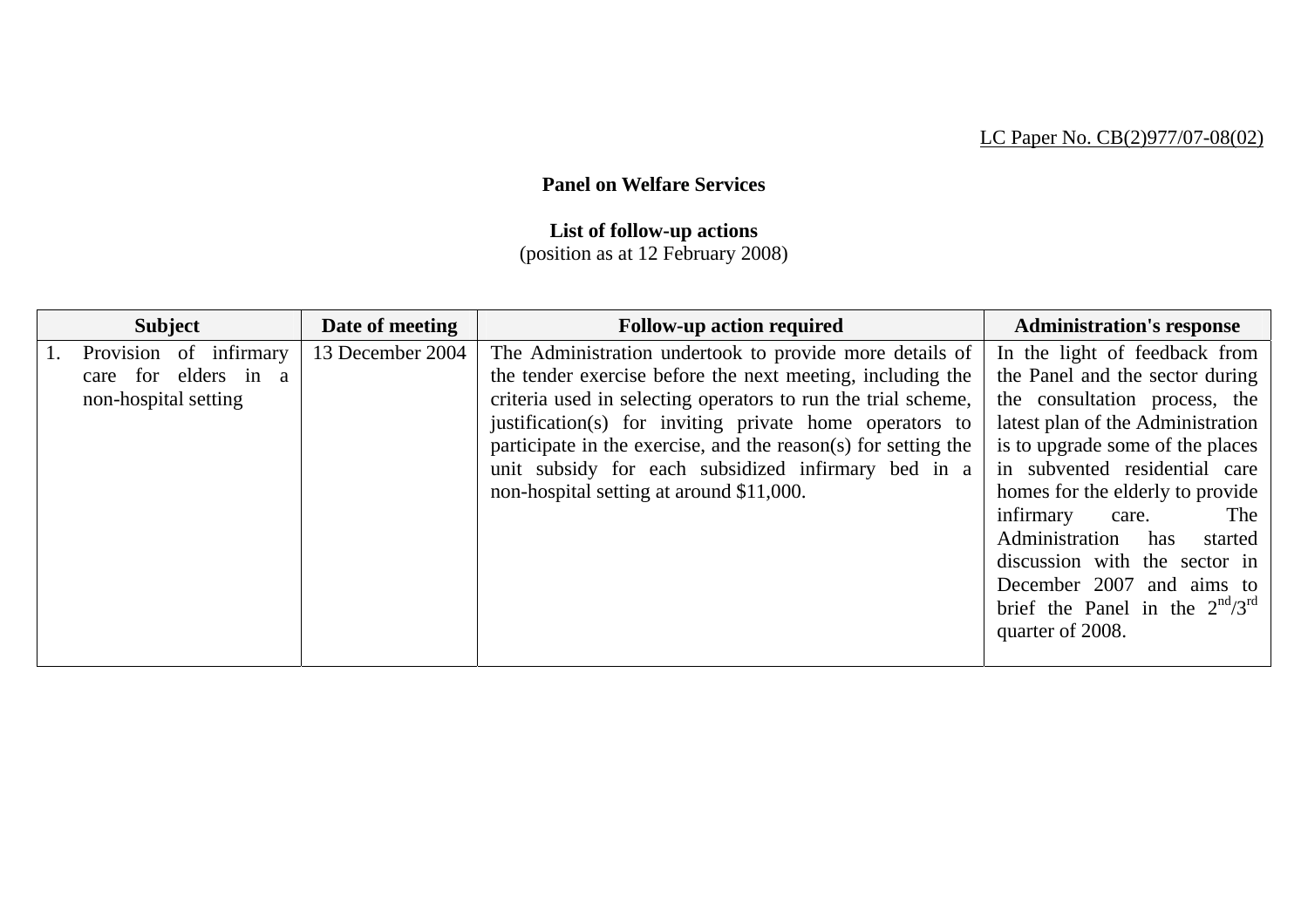| <b>Subject</b>                                                                                                                                               | Date of meeting | <b>Follow-up action required</b>                                                                                                                                                                                                                                                                                                                                                                                                                                                                                                          | <b>Administration's response</b>                                                                                                                                                                                                                                                                                                                                                                                                                                                                                                                                                                                                                                                                                                                                                                      |
|--------------------------------------------------------------------------------------------------------------------------------------------------------------|-----------------|-------------------------------------------------------------------------------------------------------------------------------------------------------------------------------------------------------------------------------------------------------------------------------------------------------------------------------------------------------------------------------------------------------------------------------------------------------------------------------------------------------------------------------------------|-------------------------------------------------------------------------------------------------------------------------------------------------------------------------------------------------------------------------------------------------------------------------------------------------------------------------------------------------------------------------------------------------------------------------------------------------------------------------------------------------------------------------------------------------------------------------------------------------------------------------------------------------------------------------------------------------------------------------------------------------------------------------------------------------------|
| Conversion of self-care<br>2.<br>(S/C) hostel and home<br>for the aged $(H/A)$ places<br>into care and attention<br>providing<br>places<br>continuum of care | 14 March 2005   | The Administration was requested -<br>to provide further information on how the conversion<br>(a)<br>exercise would impact on the existing staff of the 75<br>homes operating S/C and H/A places;<br>to provide its plan on providing long term care for the<br>(b)<br>elderly in the medium and long terms, including<br>financing for residential care services for the elderly;<br>and<br>to re-consider including the staff unions concerned in<br>(c)<br>its Task Group set up last year to work out the<br>conversion arrangements. | The Social Welfare Department<br>(SWD) has launched<br>the<br>conversion programme since<br>June 2005. By now, 51 homes<br>have commenced conversion.<br>Upon completion of the vetting<br>of conversion proposals in<br>respect of the remaining homes,<br>SWD will be in a better<br>position<br>the<br>to<br>assess<br>implications of the conversion<br>on the staff in the homes<br>concerned.<br>The Administration will report<br>progress on the work relating to<br>the feasibility of developing the<br>Assistance<br>proposed<br>Fee<br>Scheme for residential care<br>services for frail elders when<br>ready.<br>The Administration met the<br>staff unions in April 2005,<br>February 2006<br>and March<br>2007, and will continue to<br>maintain dialogue with them as<br>appropriate. |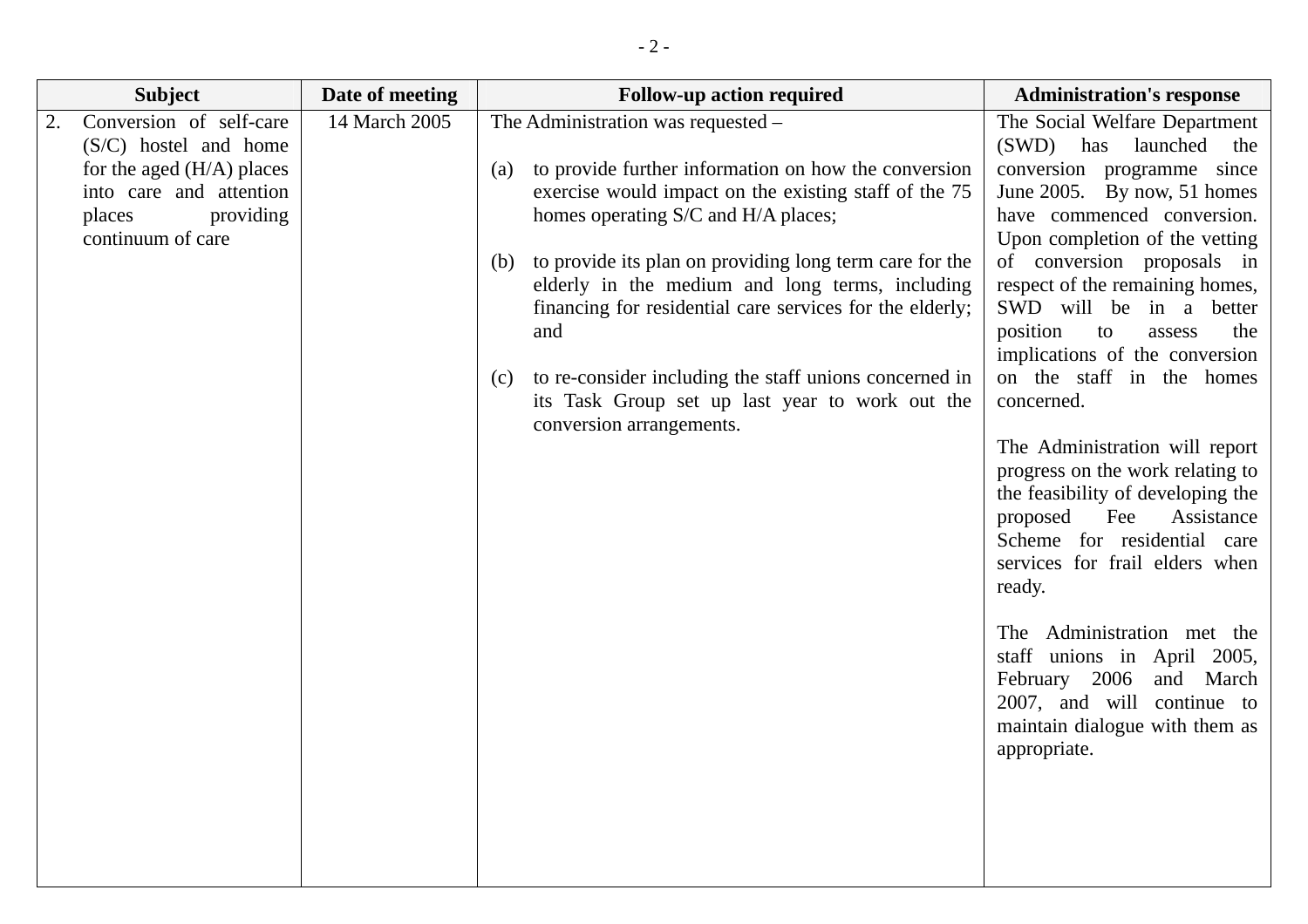|    | <b>Subject</b>                                                                                                                                         | Date of meeting | <b>Follow-up action required</b>                                                                                                                                                                                                                                                                                                                      | <b>Administration's response</b>                                                                                                                                                                                                                |
|----|--------------------------------------------------------------------------------------------------------------------------------------------------------|-----------------|-------------------------------------------------------------------------------------------------------------------------------------------------------------------------------------------------------------------------------------------------------------------------------------------------------------------------------------------------------|-------------------------------------------------------------------------------------------------------------------------------------------------------------------------------------------------------------------------------------------------|
| 3. | of the<br>Implementation<br>Integrated<br>Family<br>Service Centre<br>Model<br>closure<br>of<br>and<br>time-limited<br>Single<br><b>Parent Centres</b> | 9 May 2005      | The Administration was requested to revert to members on<br>considerations whether to re-open the Single Parent<br>Centres after the completion of its review on the Integrated<br>Family Service Centres (IFSCs) in one year's time.                                                                                                                 | Full implementation of the<br>transformation of IFSCs<br>was<br>completed in 2004-2005.<br>The<br>Administration will review the<br>effectiveness of the operation of<br>IFSCs in 2008-2009.                                                    |
| 4. | Progress report on the<br>standardized assessment<br>mechanism<br>for<br>residential services for<br>people with disabilities                          | 21 March 2006   | The Administration was requested to include representative<br>from the Hong Kong Council of Social Service (HKCSS)<br>in the Review Working Group on Standardized Assessment<br>Mechanism for Residential Services for People with<br>Disabilities and to increase the number of representatives<br>from parents' groups in the Review Working Group. | The Administration will include<br>representative from the HKCSS<br>and invite more representatives<br>from parents' groups to the<br>future Review Working Group<br>meetings.                                                                  |
|    |                                                                                                                                                        |                 | The then Secretary for Health, Welfare and Food was<br>requested to come up with ways to solve the existing lack<br>of premises for providing residential services for people<br>with disabilities.                                                                                                                                                   | <b>Bureau</b><br>will<br>consider<br>The<br>appropriate<br>to<br>measures<br>identify and<br>acquire suitable<br>premises/sites for providing<br>residential services to people<br>with disabilities and will report<br>to LegCo in due course. |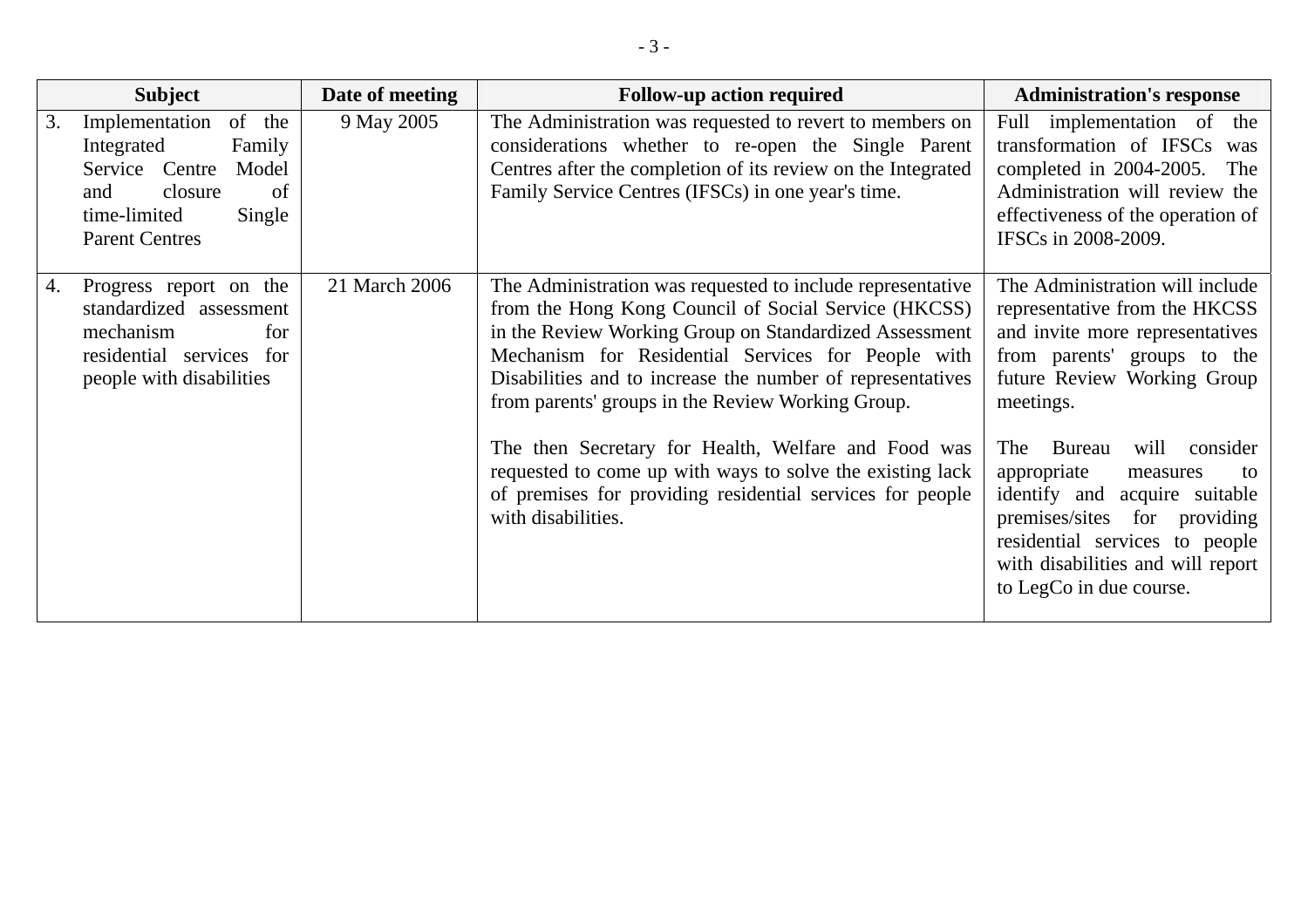|    | <b>Subject</b>                                                                                                                        | Date of meeting  | <b>Follow-up action required</b>                                                                                                                                                                                                       | <b>Administration's response</b>                                                                                                                        |
|----|---------------------------------------------------------------------------------------------------------------------------------------|------------------|----------------------------------------------------------------------------------------------------------------------------------------------------------------------------------------------------------------------------------------|---------------------------------------------------------------------------------------------------------------------------------------------------------|
| 5. | Assistance to elderly not<br>receiving                                                                                                | 8 June 2006      | The Administration was requested –                                                                                                                                                                                                     | The Administration is collating<br>the requisite information and                                                                                        |
|    | Comprehensive<br>Social<br>Assistance<br>Security<br>(CSSA)                                                                           |                  | to provide a paper setting out the relevant figures to<br>(a)<br>substantiate its saying that a pay-as-you-go retirement<br>protection scheme was not feasible; and<br>to consult employees in Hong Kong on whether they<br>(b)        | aims to provide a paper once<br>ready.                                                                                                                  |
|    |                                                                                                                                       |                  | were willing to allocate part of their MPF<br>contributions, say 50%, to a pool for distribution to<br>the current cohort of elders, on the understanding<br>they too would receive a monthly sum of some<br>\$2,500 in their old age. |                                                                                                                                                         |
| 6. | Trust Fund for Severe<br>Respiratory<br>Acute<br>Syndrome (SARS)                                                                      | 8 January 2007   | The Administration was requested to provide an interim<br>report on the latest situation of the SARS patients before<br>the end of the current LegCo term.                                                                             | Administration<br>The<br>will<br>provide<br>the report in<br>due<br>course.                                                                             |
| 7. | Evaluation study of the<br>re-engineered<br>neighbourhood<br>elderly<br>district<br>centres<br>and<br>elderly<br>community<br>centres | 12 February 2007 | At the Panel meeting on 12 February 2007, members<br>passed a motion urging the Administration to formulate a<br>five-year plan on services for the elderly.                                                                           | The Administration noted the<br>motion and will work with the<br>Elderly<br>Commission<br>to<br>consider the long term planning<br>of elderly services. |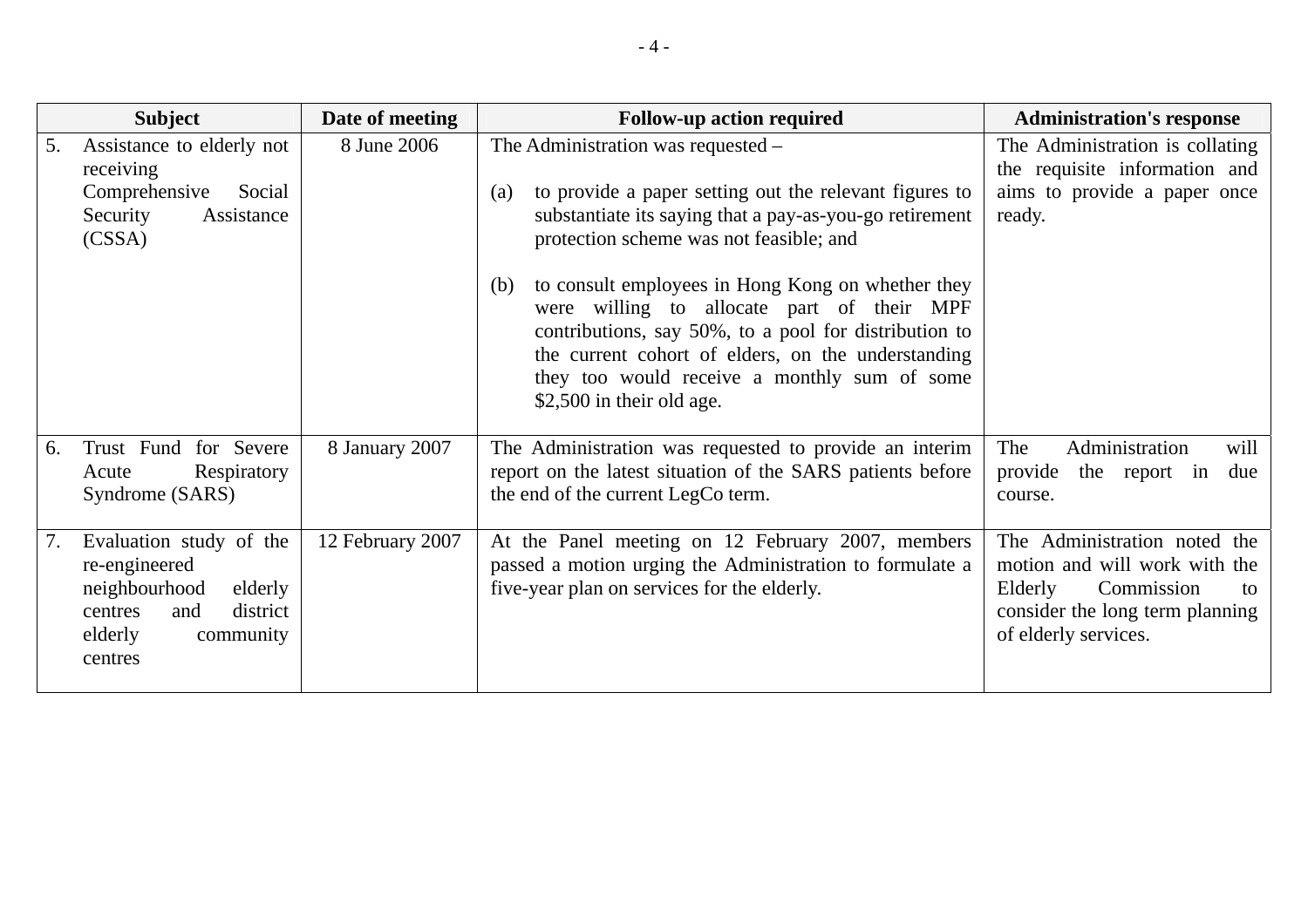| <b>Subject</b>                                                                                                                                     | Date of meeting | <b>Follow-up action required</b>                                                                                                                                                                                                                                                                                                                                                                                                                                                        | <b>Administration's response</b>                                                                        |
|----------------------------------------------------------------------------------------------------------------------------------------------------|-----------------|-----------------------------------------------------------------------------------------------------------------------------------------------------------------------------------------------------------------------------------------------------------------------------------------------------------------------------------------------------------------------------------------------------------------------------------------------------------------------------------------|---------------------------------------------------------------------------------------------------------|
| Comprehensive<br>Child<br>8.<br>Service<br>Development<br>(CCDS)                                                                                   | 12 April 2007   | The Administration was requested to expedite the plan to<br>extend the pilot CCDS to other districts and report the<br>implementation progress to the Panel.                                                                                                                                                                                                                                                                                                                            | The<br>Administration<br>noted<br>members' request and will<br>report the progress in February<br>2008. |
| 9.<br>Progress of voluntary<br>registration<br>scheme<br>(VRS) and licensing of<br>residential care homes<br>people<br>with<br>for<br>disabilities | 11 June 2007    | The Administration was requested to provide information<br>$about -$<br>the standards for private residential care homes for<br>(a)<br>the disabled (RCHDs) to meet the requirements of<br>VRS; and<br>the characteristics of residents currently living in<br>(b)<br>private RCHDs, including their age distribution,<br>types of disabilities and services being received in<br>private RCHDs.                                                                                        | The<br>Administration<br>will<br>provide the information when<br>ready.                                 |
| 10. Lump Sum Grant (LSG)<br>subvention system                                                                                                      | 29 October 2007 | The Administration was requested to provide information<br>$on -$<br>the average starting salary levels of staff working in<br>(a)<br>welfare NGOs on LSG and their corresponding civil<br>service grades after the implementation of the LSG<br>subvention system; and<br>the pay adjustment arrangements for NGO staff who<br>(b)<br>had left the NGO concerned before the annual pay<br>adjustment took effect, before and after the<br>implementation of the LSG subvention system. | Administration<br>The<br>will<br>provide the information when<br>ready.                                 |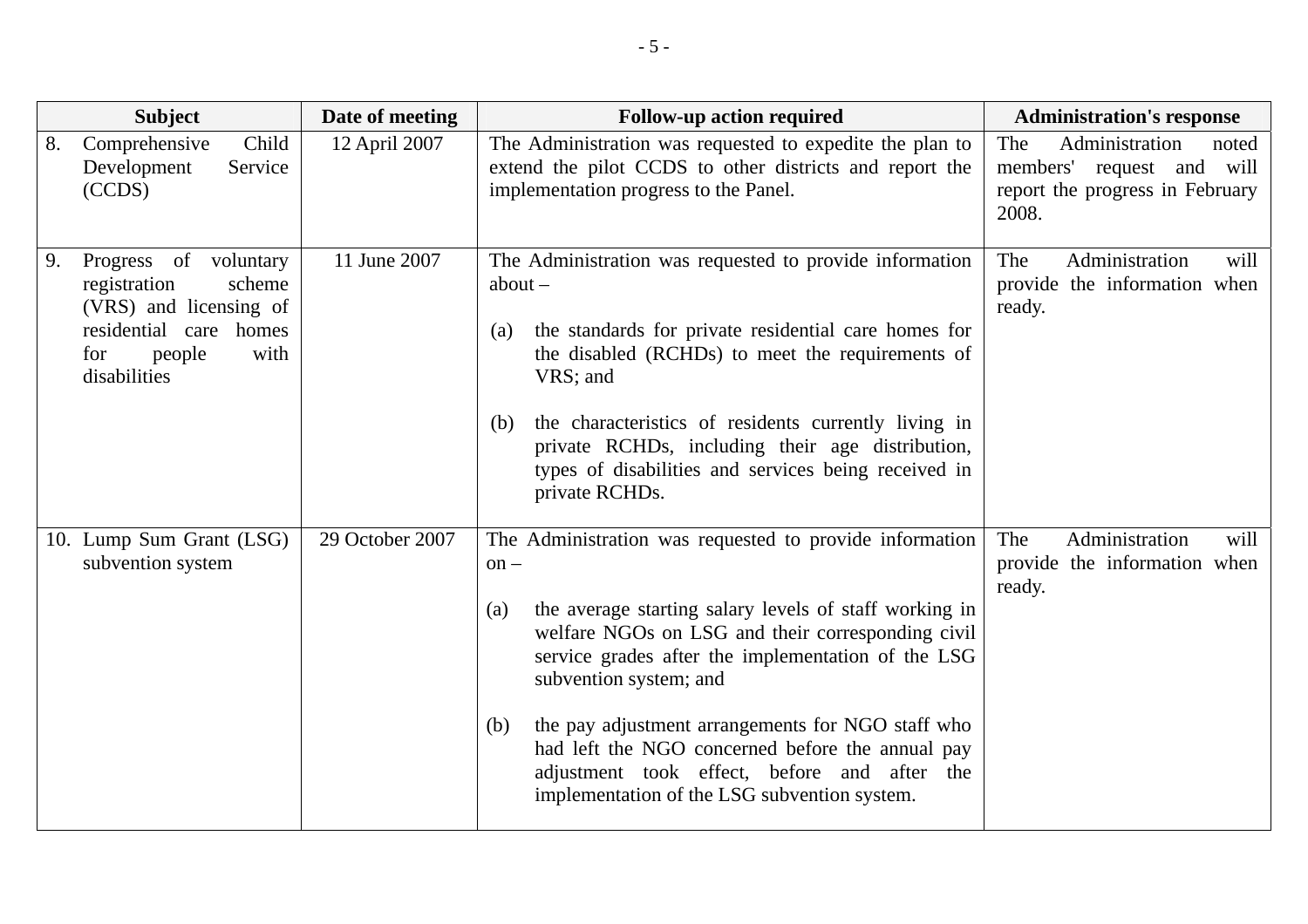| <b>Subject</b>                                                                                                       | Date of meeting  | <b>Follow-up action required</b>                                                                                                                                                                                                                                                                                                                                                                                                                                                                                                                                             | <b>Administration's response</b>                                                                                            |
|----------------------------------------------------------------------------------------------------------------------|------------------|------------------------------------------------------------------------------------------------------------------------------------------------------------------------------------------------------------------------------------------------------------------------------------------------------------------------------------------------------------------------------------------------------------------------------------------------------------------------------------------------------------------------------------------------------------------------------|-----------------------------------------------------------------------------------------------------------------------------|
| 11. Two<br><b>New</b><br>Integrated<br>Rehabilitation<br>Services<br>Centres for Persons with<br><b>Disabilities</b> | 12 November 2007 | The Administration was requested to provide information<br>$on -$<br>Administration's proposals for setting<br>(a)<br>the<br>up<br>subvented RCHDs which had<br>met with local<br>opposition in the past 10 years; and<br>new subvented RCHDs which were converted from<br>(b)<br>vacant Government buildings and the aborted plans in<br>the past five years.<br>The Administration was also requested to provide a<br>response to the Panel's request for formulating a long-term<br>plan for the provision of residential care services for persons<br>with disabilities. | The Administration's response<br>was issued vide LC Paper No.<br>$CB(2)1003/07-08(01)$<br><sub>on</sub><br>4 February 2008. |
| of<br>12. Progress<br>the<br>Community<br>Investment<br>Inclusion<br>Fund<br>and<br>(ClIF)                           | 10 December 2007 | The Administration was requested to provide information<br>$on -$<br>the number of CIIF projects which could sustain on<br>(a)<br>their own after the expiry of the funding period and<br>the reasons attributed to the success; and<br>the number of CIIF projects which were unable to<br>(b)<br>sustain and the difficulties faced by the project<br>operators.                                                                                                                                                                                                           | Administration<br>The<br>will<br>provide the information when<br>ready.                                                     |